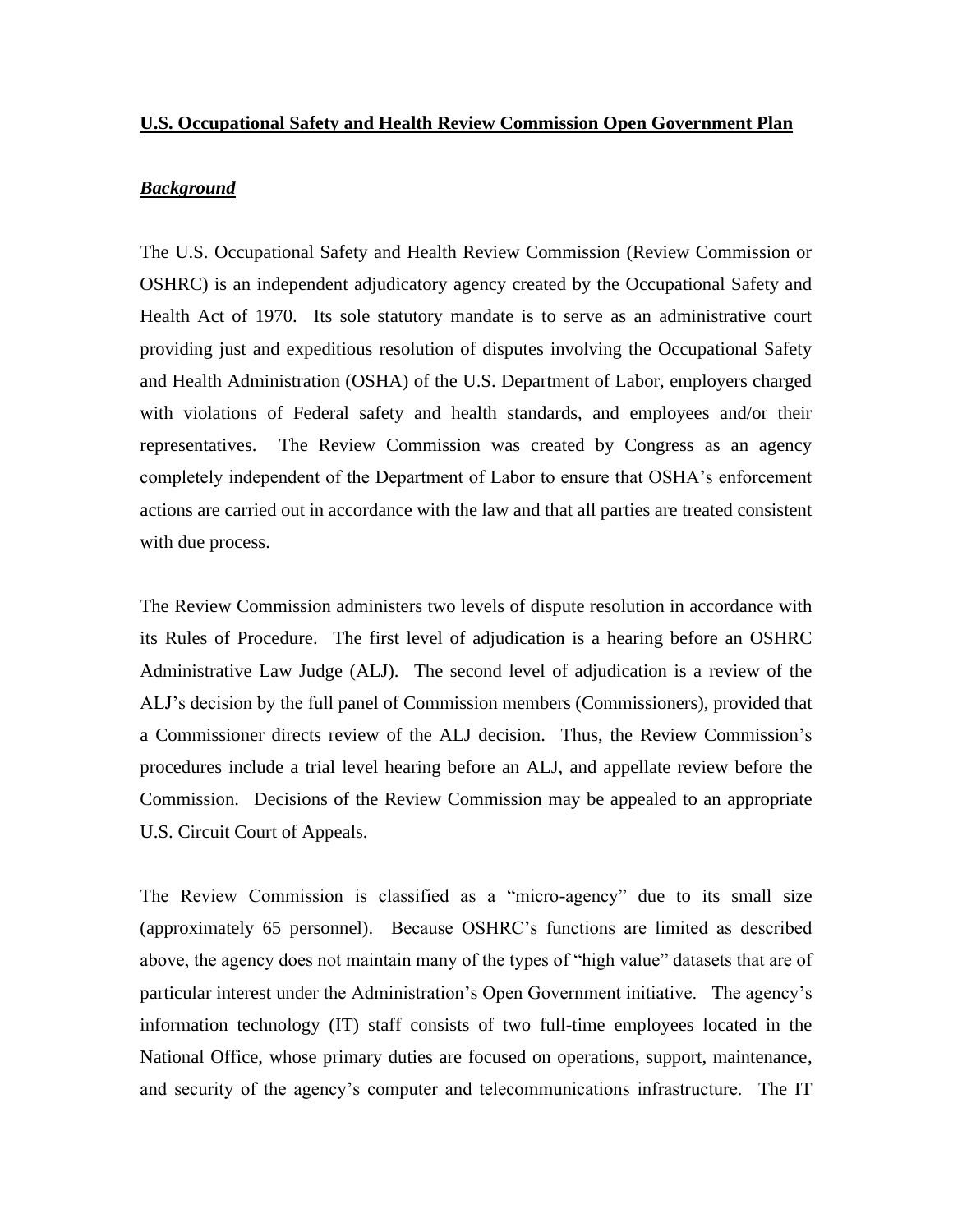staff is also responsible for posting Review Commission web site content.

Public affairs functions at the Review Commission are additional duties performed by a staff member in the Chairman's Office.

Despite its small size and modest resources, the Review Commission is fully committed to the goals of the Open Government Directive, including transparency, participation, and collaboration in our operations and mission, consistent with the need to ensure respect for due process and privacy rights.

#### *Transparency*

In accordance with Office of Management and Budget Directives M-10-06, "Open Government," and M-16-16, "2016 Agency Open Government Plans," the Review Commission maintains an Open Government web page that is accessible from and highlighted on our main web page. The Open Government web page for OSHRC may be found at: [https://www.oshrc.gov/open-government.](https://www.oshrc.gov/open-government)

As of January 2010, the Review Commission's Open Government web page includes three public disclosure datasets as follows:

- 1. Commissioners' Monthly Docket Report (updated, since February 2012, to indicate a Commissioner's non-participation in a case);
- 2. Commissioners' Monthly Case Activity Report; and
- 3. Commission Briefing Notices.

OSHRC's Open Government web page now also includes a feedback and comment section for public use [\(opengov@oshrc.gov\)](mailto:opengov@oshrc.gov).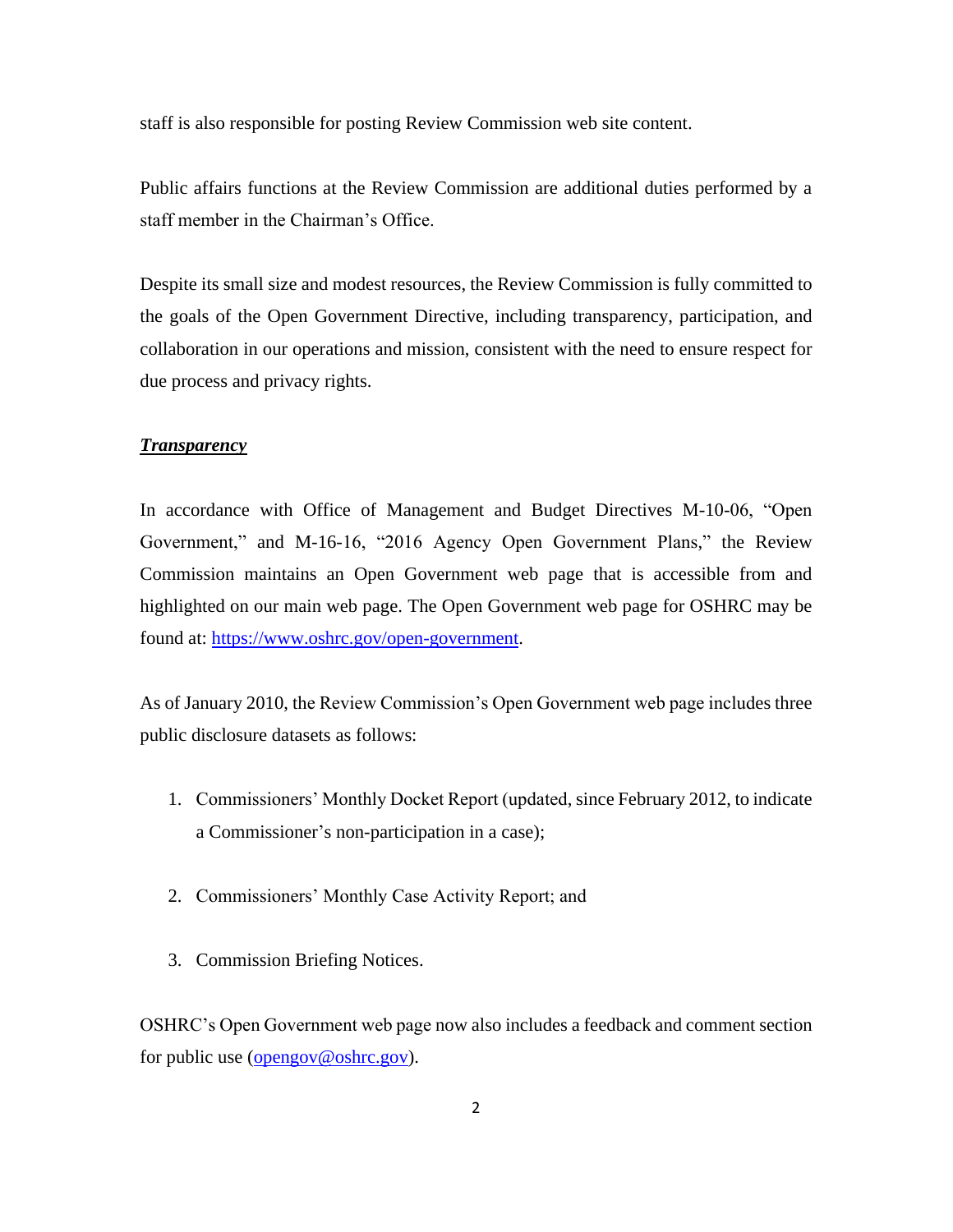Additionally, the Review Commission's Open Government web page includes:

- 1. Significant Orders issued by the Commission; and
- 2. Significant Orders issued by Administrative Law Judges.

These are non-dispositive orders that are of general public interest that would not normally be readily available to the public.

As a part of the Review Commission's goal of promoting even greater transparency, we also now post the following information on the Review Commission's web site:

- 1. Selected non-merit based (procedural) ALJ decisions (posted under "Final ALJ Decisions":
- 2. All Commission-level oral arguments and Commission open meetings, using sound recordings, and/or written transcripts (posted under "OSHRC e-FOIA Reading Room"); and
- 3. A listing on the Open Government page of docketed contests at the ALJ level (posted under "Listing of New Cases Received").

In July 2014, the Review Commission launched an online FOIA request form and dedicated email address for submitting FOIA requests. The form is a downloadable PDF file that requesters can access on our website, fill out on their computers and then submit either by fax, regular mail, or to the FOIA email address. The form may be found at: [https://www.oshrc.gov/foia/submit-foia-request.](https://www.oshrc.gov/foia/submit-foia-request) In 2015, to make our FOIA program more accessible, the Review Commission translated the instructions for how to download and submit the FOIA request form, as well as the form itself, into Spanish and made both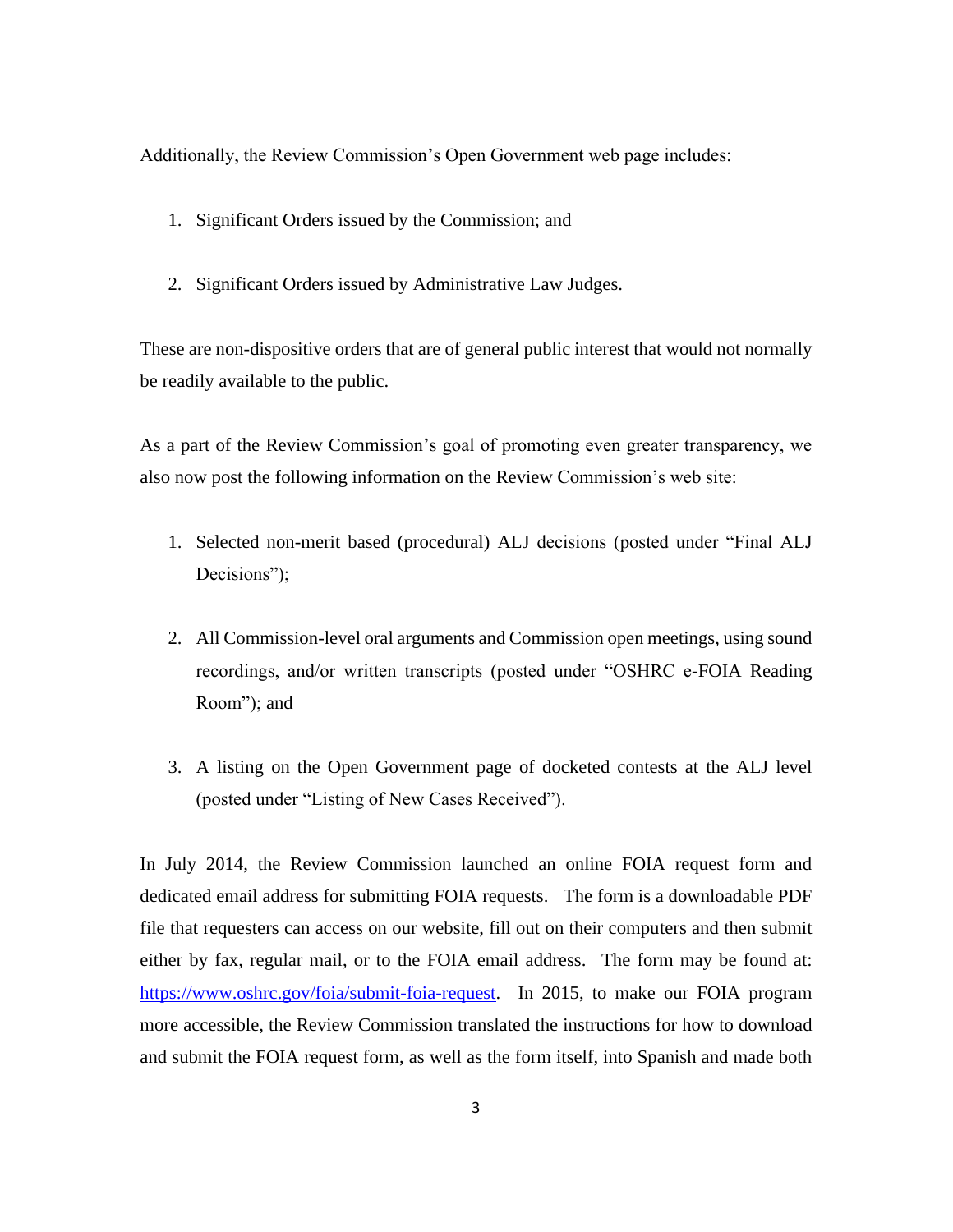documents available on OSHRC's FOIA web page. The online FOIA request form and dedicated email address have increased the Review Commission's FOIA processing efficiency. Our FOIA Requester Service Center also remains available for requesters seeking information concerning the status of their FOIA request.

After the development of OSHRC's original Open Government Plan, the agency revised its regulations implementing the FOIA, updating them to reflect the amendments to the FOIA from the Openness Promotes Effectiveness in our National Government Act of 2007 (OPEN Government Act). The regulations became effective August 16, 2010. OSHRC also revised its FOIA Reference Guide, incorporating the guiding principle of the presumption of openness underlying the President's FOIA Memorandum and Attorney General's FOIA Guidelines. The Review Commission is currently in the process of revising its FOIA regulations in accordance with the FOIA Improvement Act of 2016 and will be updating the FOIA Reference Guide as well. OSHRC is also participating in the newly-created Chief FOIA Officer Council, which is currently working with the Office of Information Policy (OIP) on implementation of OIP's forthcoming "release to one-release to all" policy.

In our ongoing effort to proactively disclose information, the Review Commission continues to post information and documents filed with the Commission concerning our highest interest cases on the agency website in the FOIA Reading Room. This initiative has reduced the need for the public to file individual FOIA requests on matters of general interest. The released documents may be viewed here: [https://www.oshrc.gov/foia/oshrc](https://www.oshrc.gov/foia/oshrc-e-foia-reading-room)[e-foia-reading-room.](https://www.oshrc.gov/foia/oshrc-e-foia-reading-room)

Finally, the Review Commission's FOIA program works in tandem with our Privacy Officer to ensure proper handling of all FOIA requests, including first-party requests seeking access to Privacy Act records. The agency's Privacy Policy as well as our Privacy Act regulations are posted on our website: [https://www.oshrc.gov/privacy.](https://www.oshrc.gov/privacy)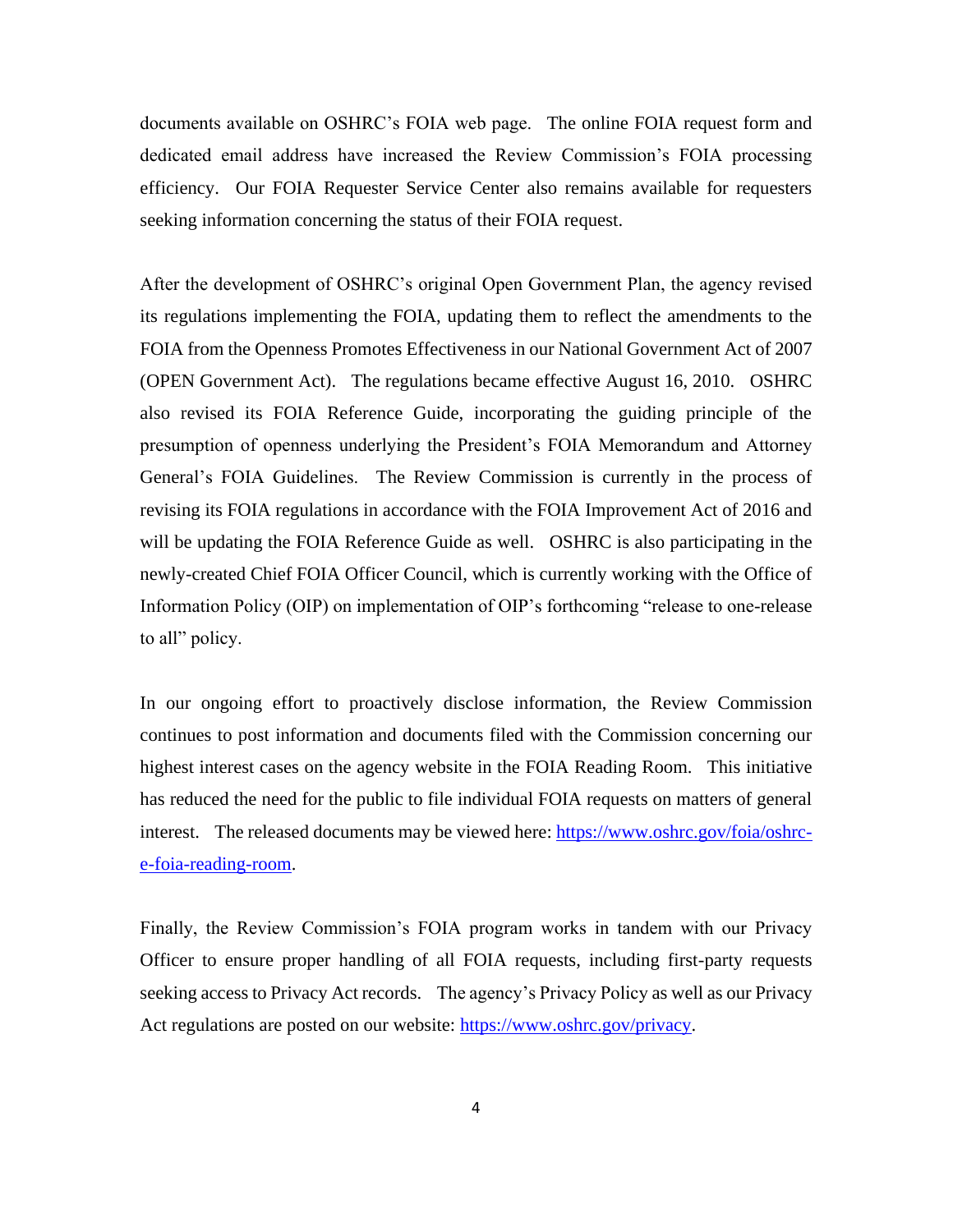## *Enhancing Openness of Decisional Activity at the ALJ Level*

Although predating the formal December 2009 announcement of the Administration's Open Government initiative, in March 2009, the Chairman directed that all ALJ decisions pending Commission review be posted to the agency's web site. As a result, the public has greater information about ALJ decisions that are under review by the full Commission.

ALJ decisions pending Commission review may be found under the "Decisions" tab of the Review Commission's website home page and are available at: [https://www.oshrc.gov/decisions.](https://www.oshrc.gov/decisions)

## *Responding to FOIA Requests*

The Review Commission's FOIA Program is administered by the Office of the General Counsel. The General Counsel serves as the Chief FOIA Officer and reports directly to the Chairman. The Chief FOIA Officer works with OGC staff assigned to process FOIA requests, as well as other agency personnel, to obtain and provide requesters with responsive documents in a timely fashion. OSHRC's FOIA Program operates with a presumption in favor of disclosure, and FOIA requests are processed promptly and in a spirit of cooperation. As noted earlier, we have made it easier for members of the public to file FOIA requests. Much of the information relevant to our FOIA program, including our annual reports, is available at: [https://www.oshrc.gov/foia/about.](https://www.oshrc.gov/foia/about)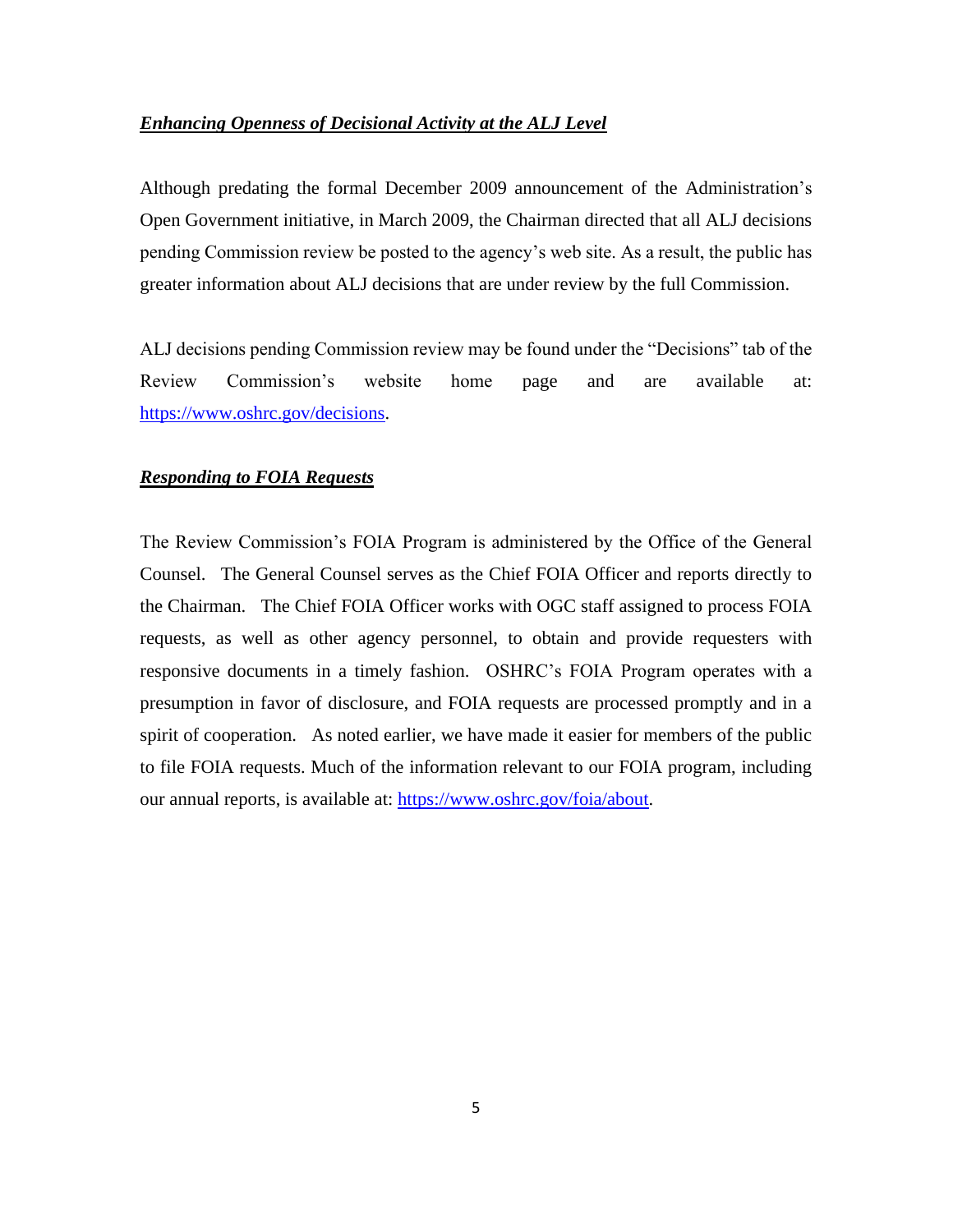## *Records Management*

The Review Commission's records management program is managed by the agency's Executive Secretary. The agency does not maintain classified or declassified records or material and thus declassification procedures are unnecessary. Generally, agency records that are scheduled for periodic transfer to the National Archives and Records Administration relate to cases and case filings concerning contests before the Review Commission. The Review Commission is managing both permanent and temporary email records in an electronically accessibly format, as required by the Managing Government Records Directive (OMB M-12-18).

#### *Whistleblower Protection*

The Review Commission received the U.S. Office of Special Counsel's (OSC) Certificate of Compliance with 5 U.S.C. 2302(c) on March 1, 2016. In working to achieve this certification, the Review Commission made, and continues to make, many efforts to ensure that its employees are informed of their rights and remedies available to them under the Civil Service Reform Act, the Whistleblower Protection Act (WPA), and the Whistleblower Protection and Enhancement Act. Posters are displayed centrally throughout the agency regarding Prohibited Personnel Practices and Whistleblower Disclosures. We also provide annual notification to all current employees about their rights and remedies under the WPA, in addition to providing employees this information as a part of their orientation process. The Review Commission required all supervisors and managers to complete OSC's Prohibited Personnel Practice and Whistleblower Training Quiz. Furthermore, we have a link to the OSC's website displayed on the Review Commission's website to provide additional information about federal whistleblower rights and protections. See: [https://www.oshrc.gov/about/equal](https://www.oshrc.gov/about/equal-employment-opportunity-data-posted-pursuant-to-the-no-fear-act)[employment-opportunity-data-posted-pursuant-to-the-no-fear-act](https://www.oshrc.gov/about/equal-employment-opportunity-data-posted-pursuant-to-the-no-fear-act)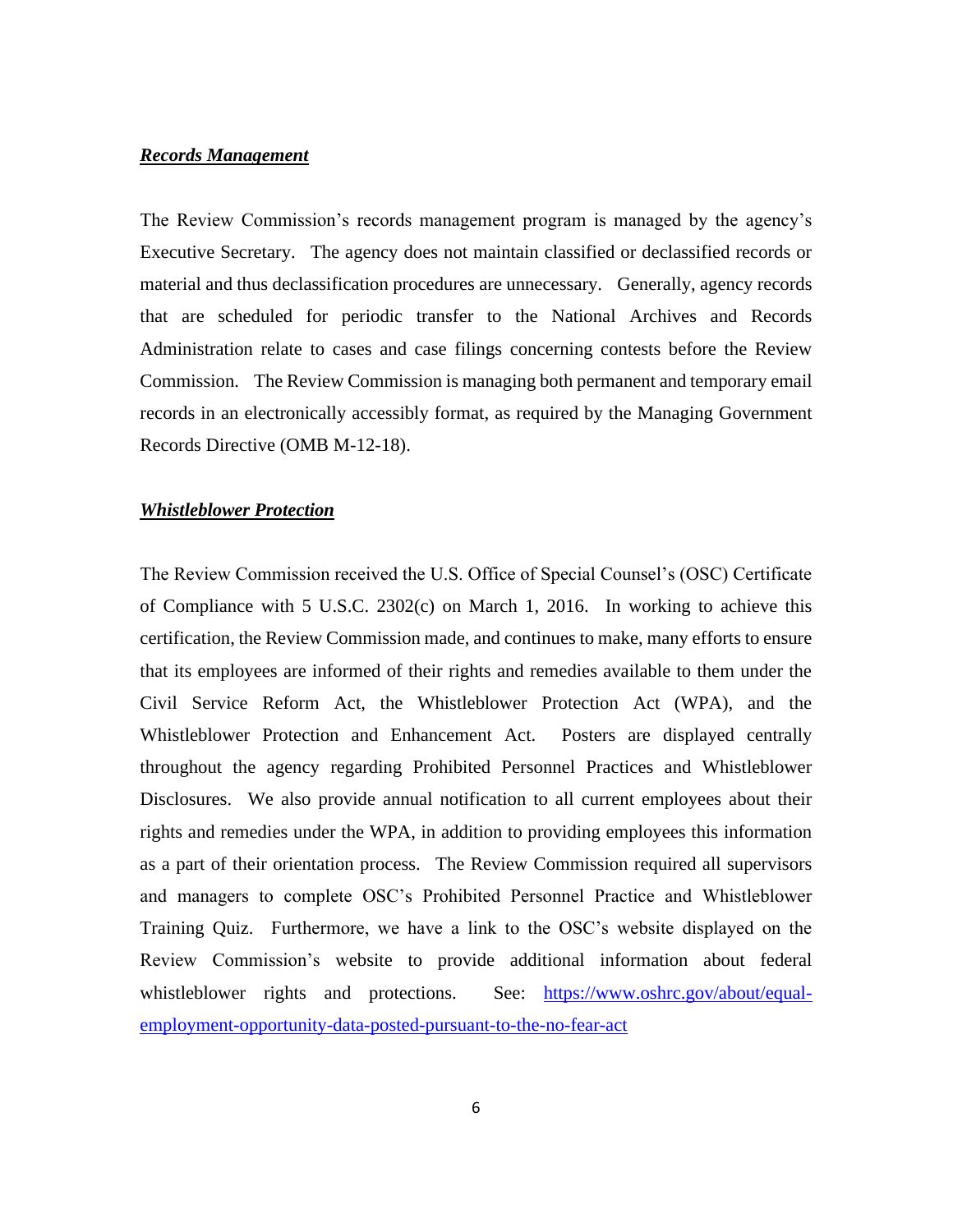## *Spending Information*

The Review Commission is fully compliant with the Digital Accountability and Transparency Act (DATA) of 2014. We actively work with the Department of Treasury Administrative Resource Center, our shared service provider, to reconcile and publish timely reports of required spending activity. The Review Commission remains committed to fiscal transparency and compliance in its stewardship of public funds.

## *Public Participation and Collaboration*

The following individuals have primary responsibility for the Review Commission's Open Government initiatives:

Principal Senior Official – Chief Counsel to the Chairman (202-606-5370)

Alternate Senior Official – John X. Cerveny, Executive Secretary, *jcerveny@oshrc.gov* (202-606-5400)

FOIA Issues – Nadine N. Mancini, General Counsel, [nmancini@oshrc.gov](mailto:nmancini@oshrc.gov) (202-606- 5410)

Web Site Issues – Johnathan Whitton, Chief Information Officer, [jwhitton@oshrc.gov](mailto:support@oshrc.gov?subject=Website%20Issues%20From%20Open%20Government) (202-606-5048)

For those who wish to contact the Review Commission by U.S. mail, the mailing address is: U.S. Occupational Safety and Health Review Commission 1120 20th Street, N.W. 9th Floor Washington, DC 20036-3457